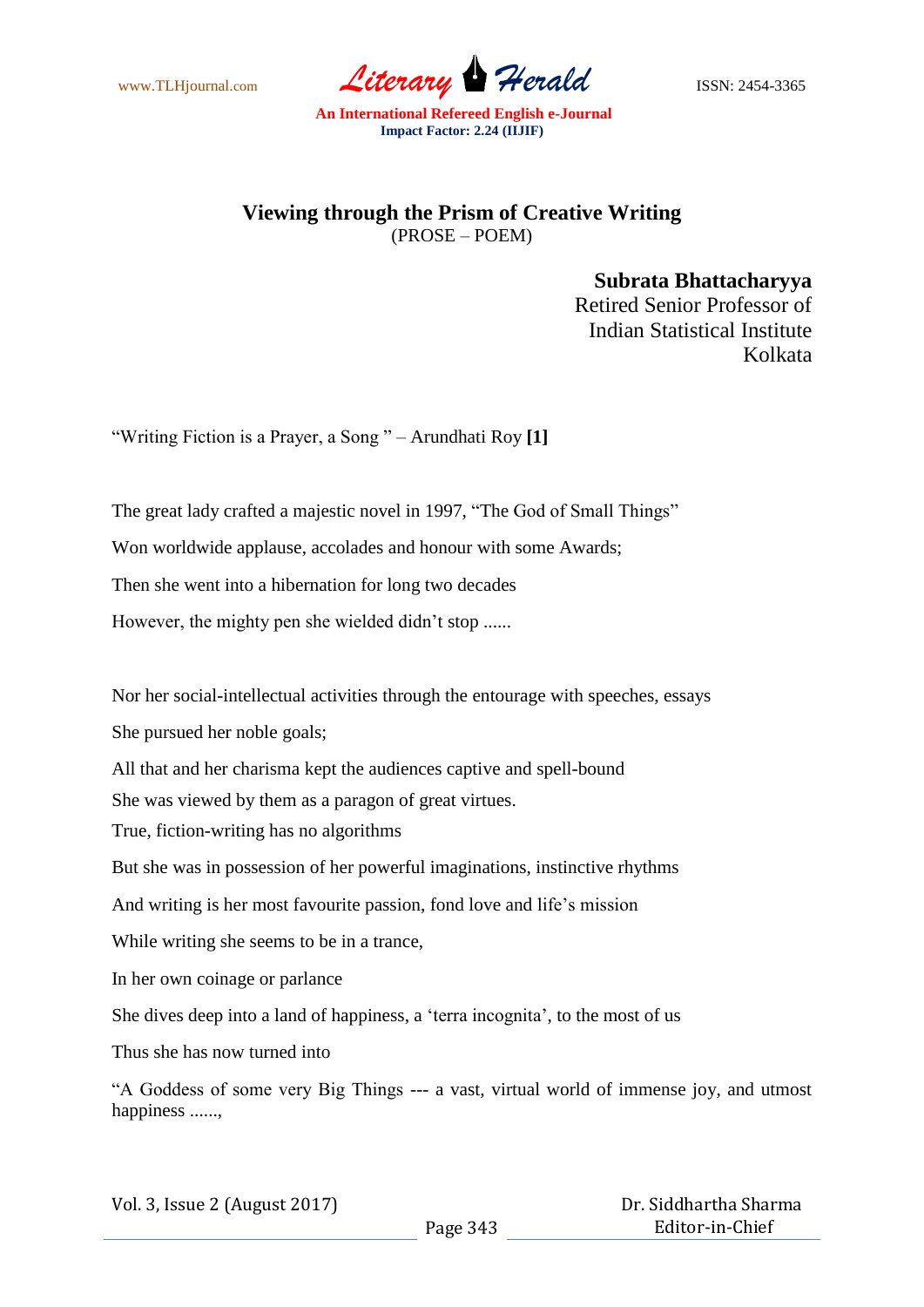www.TLHjournal.com *Literary Herald* ISSN: 2454-3365

**An International Refereed English e-Journal Impact Factor: 2.24 (IIJIF)**

While facts have it that India, her own country, drowned in the misery of terrorist attacks, farmers' deaths, etc. is gradually going down the happiness index:

India occupied  $118<sup>th</sup>$  position in 2016 but in March 2017 but the same standard method marked the country to the (place in)  $122<sup>nd</sup>$  position;

Meaning the country is sliding downwards in happiness index. **[2-4]**

But she is still absorbed in search of her mental happiness through writing, and writing alone !

My pen now radiates only

A venom, a venom of unfathomable toxicity;

The sizzling heat of unending displeasure

Though through retirement with maximum leisure

 " The thing is that the Jaipur Literature Festival is funded by a kind of notorious mining company that is silencing the voices of Adivasis, kicking them out of their homes, and now it is also funded by Zee Tv, which is half the time baying for my blood. So, on principle, I won"t go.

 How can you be silencing and snuffing out the voices of the poorest people, and then become this glittering platform for free speech and flying writers all around the place? I have a problem with that." **[1]** – Arundhati Roy

I'm in no happy mood and I'm now

Silently crying for some terminal illness leading to the funeral pyre.

But in the spectrum of my persona and psyche

The reverse side of faint optimism is also there

Throughout the prime of my life I was her fan, a blind admirer

And to me she"s all the time one of my most acclaimed public intellectuals.

Her bright glittering eyes, shining greyish hair with typical pepper-and-salt stint

Charm of the slender riverine flow of physique

Render her to be my much-adored Venus.

At this age of seventy-plus,

I'm no monk or sage, I'm still in the body's cage

I wish to be her Adonis in the bliss of solitude with fullest content of "desire"

Vol. 3, Issue 2 (August 2017)

 Dr. Siddhartha Sharma Editor-in-Chief